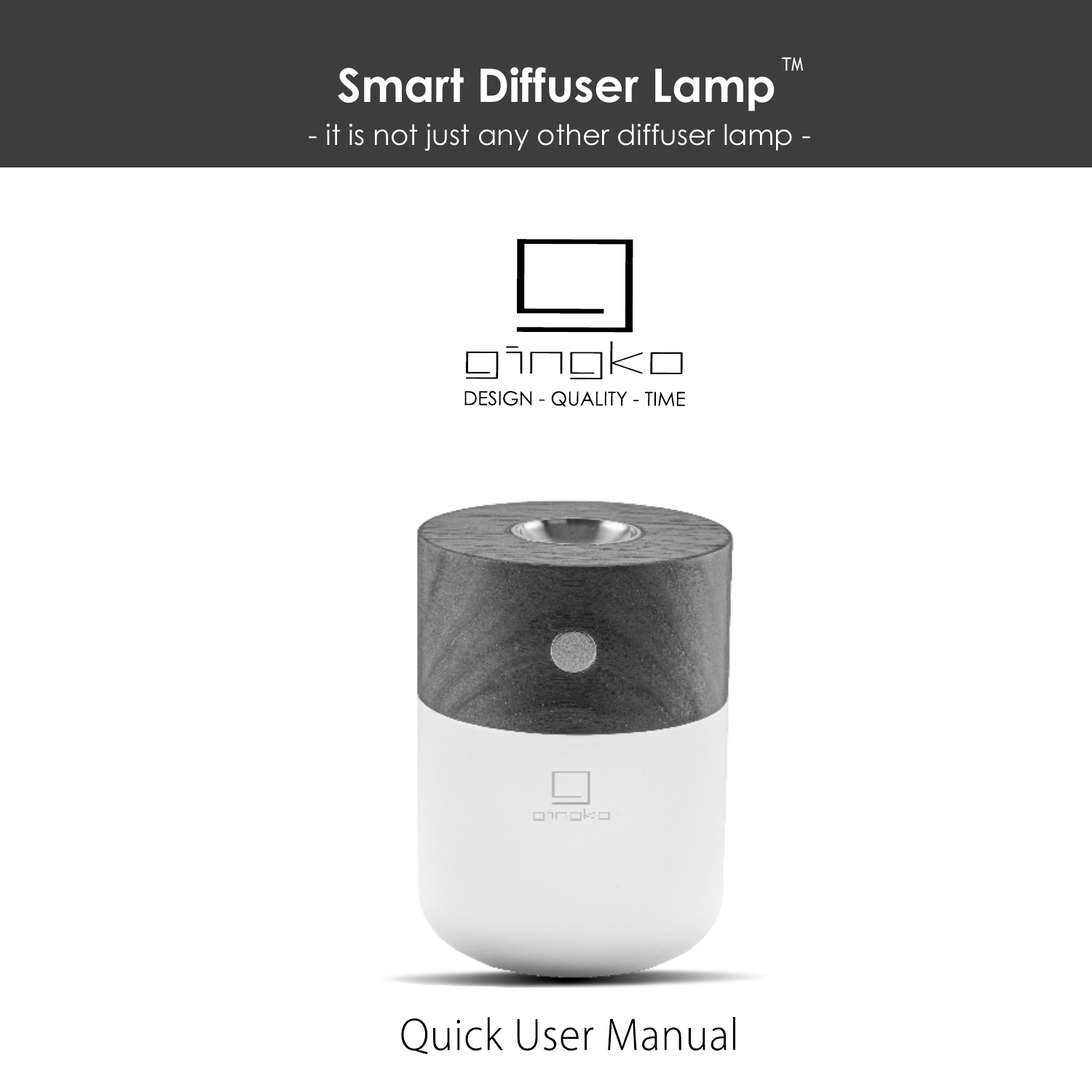# **Smart Diffuser Lamp™**

- it is not just any other diffuser lamp -



Thank you for purchasing the Gingko Smart Diffuser Lamp. Please read the instruction manual carefully to achieve the best performance of this product.

> If you have any further queries, please feel free to get in touch with us at **support@gingkodesign.co.uk**

**Please Keep this Instruction Manual safe for future reference**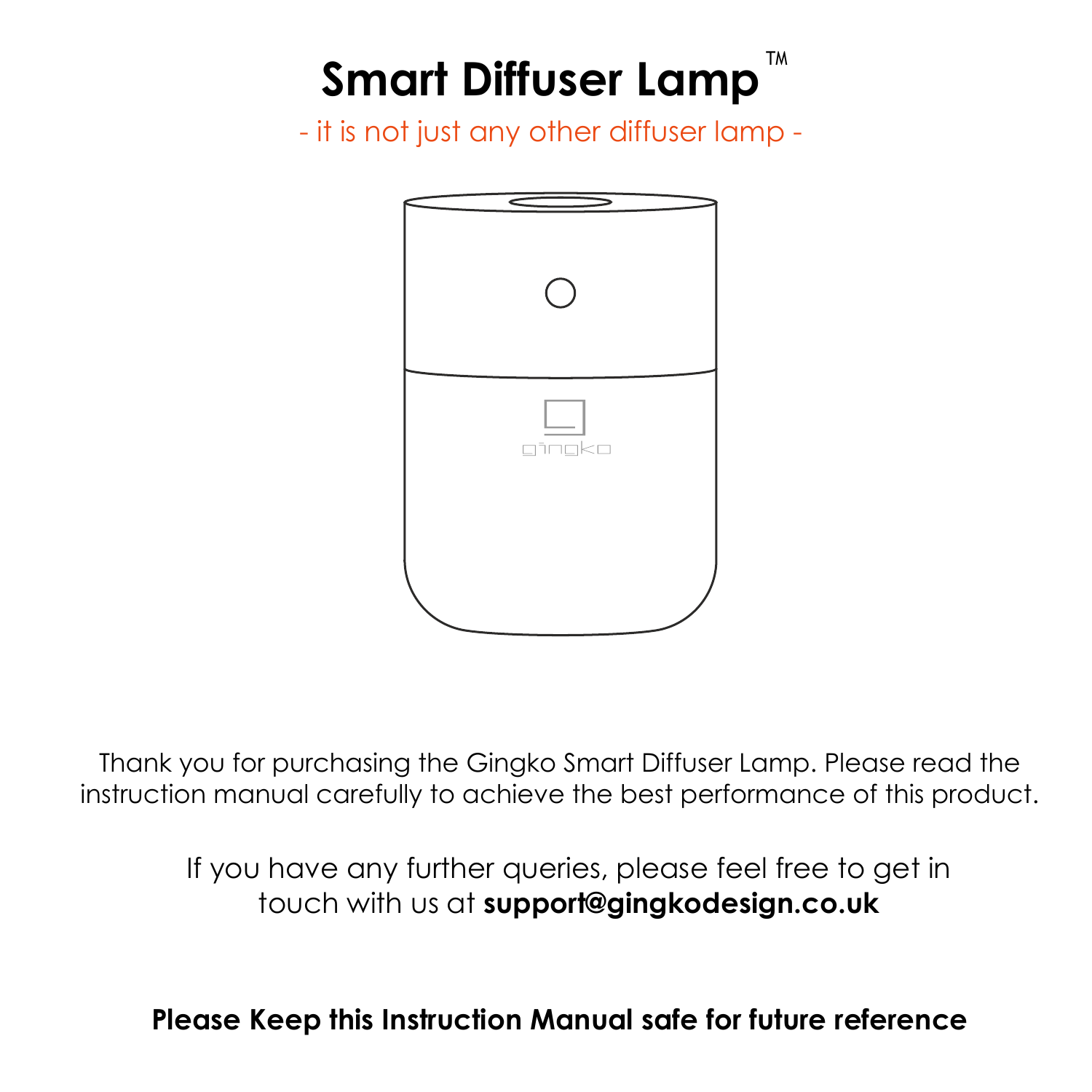





**the Smart Diffuser Lamp Micro USB Charging Cable**



**Instruction Manual**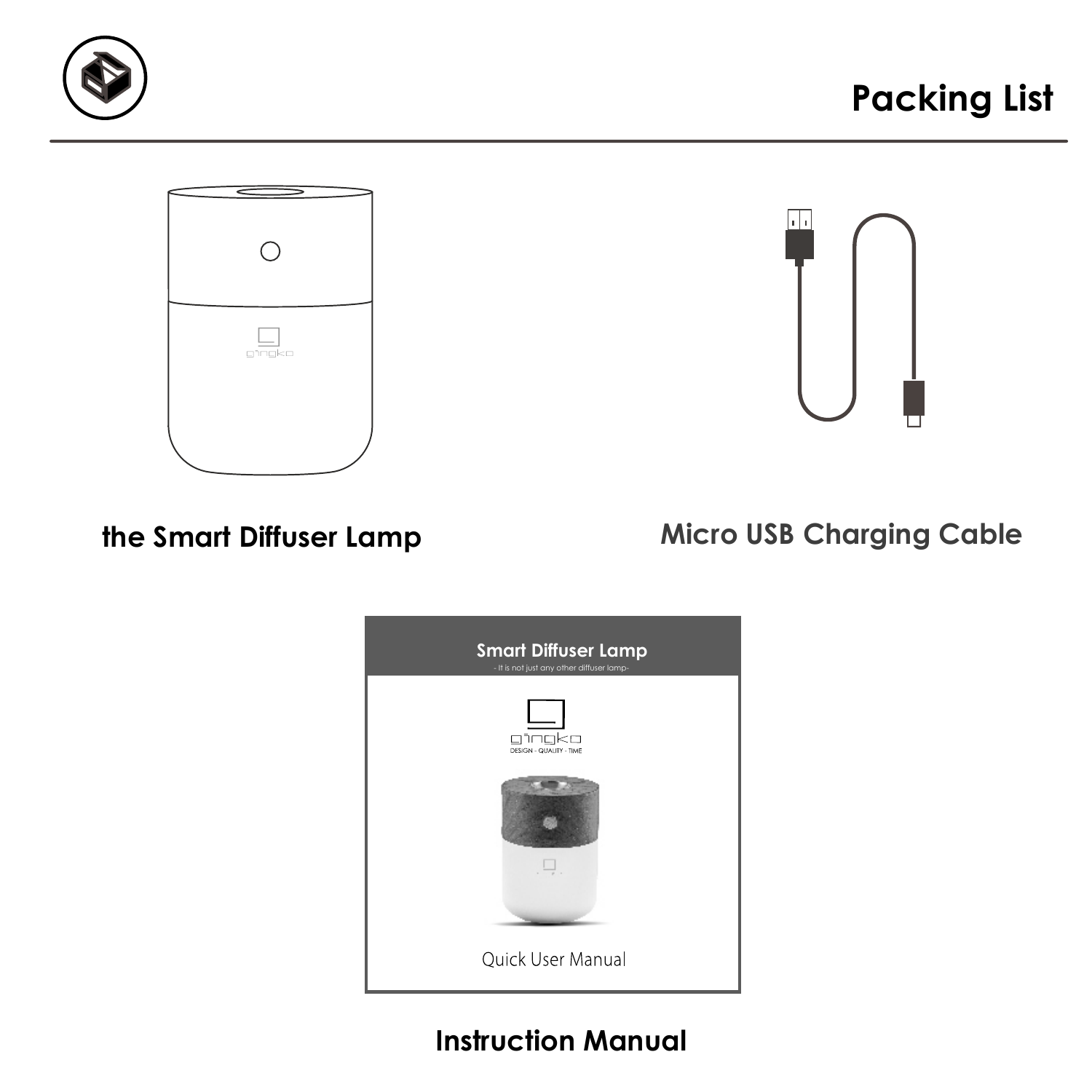



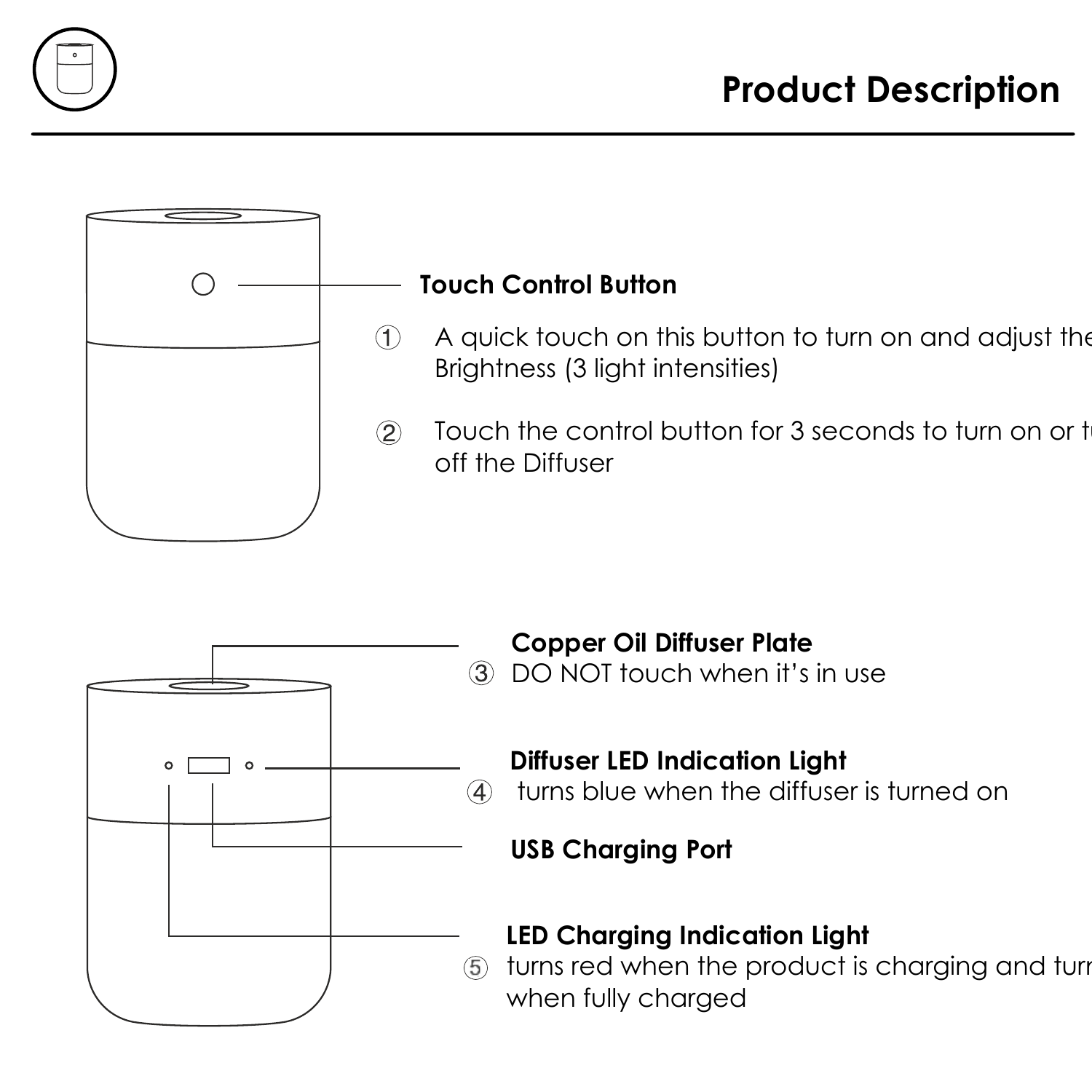

The product usually arrives 70% charge, however, please fully charge before using for the first time by following the below instruction:

1. Take the micro USB charging cable out from box underneath product.

2. Connect the USB charging cable to any USB plug adapter with a **5V output** i.e. a smartphone charger or a USB port on the computer.

3. Carefully connect it to the charging port on the product.

## **ATTENTION: IMPORTANT**

**Please make sure the micro USB is facing the right direction before connecting it to the product. Do not force the micro-USB into the charging port if placed in the wrong direction as it may damage the fragile charging port.**



The top side of the Micro-USB is generally smaller than the bottom side. Please make sure it's facing the right way when connecting to charging port of the product.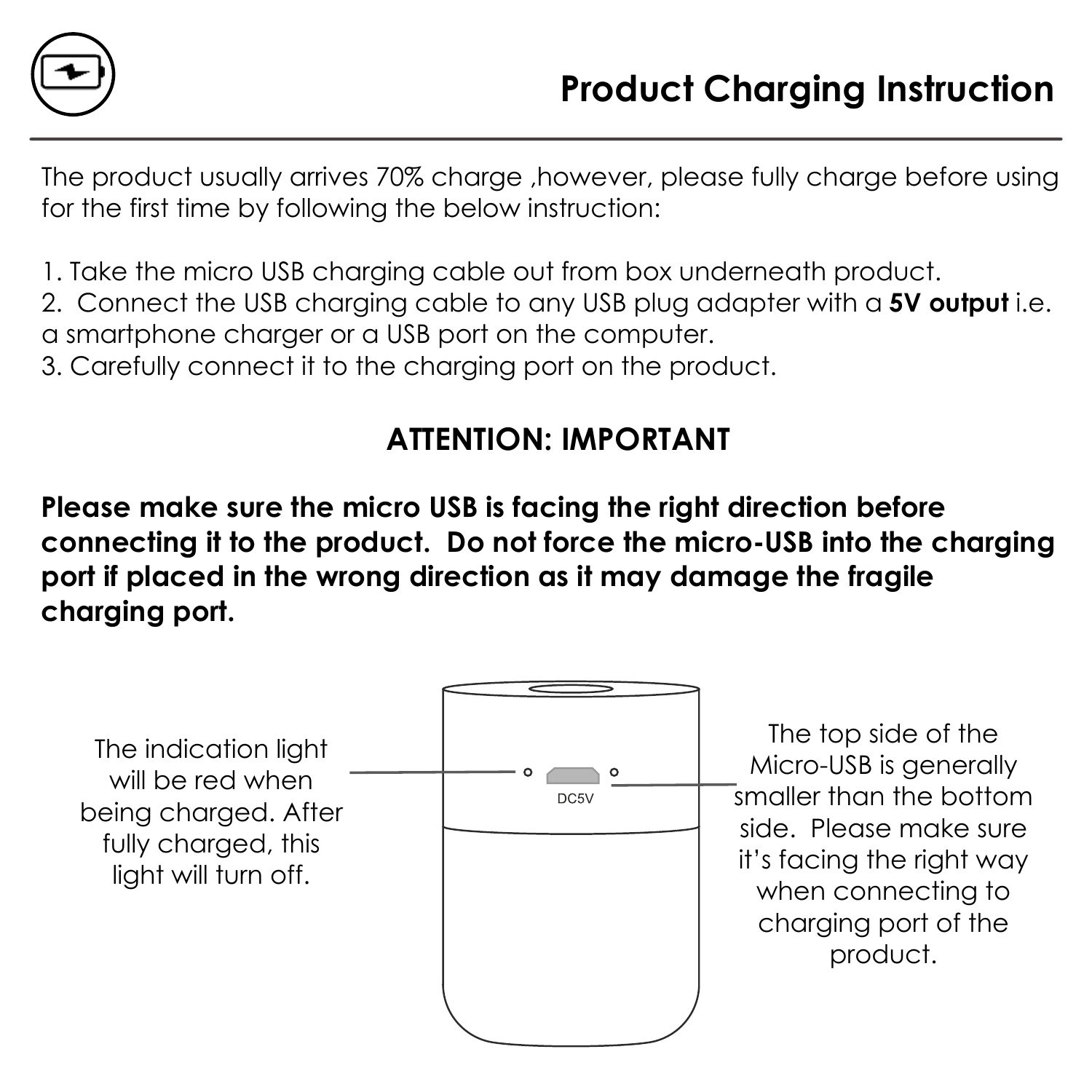

#### **The steps below will show you how to use the unique Diffuser of this lamp**



Touch the button for 3 seconds to turn on the diffuser, it will then gently and silently heat up to between 38 -42



 $(1)$  Peel off the protective film on top of the copper plate



Drop your essential oil into the copper plate.



The plate will stay on at 38 -42<sup>°</sup>C and slowly diffuse the oil; when the essential oil has been used up, a small oil residue will remain. Please use a damp cloth to wipe clean before using again.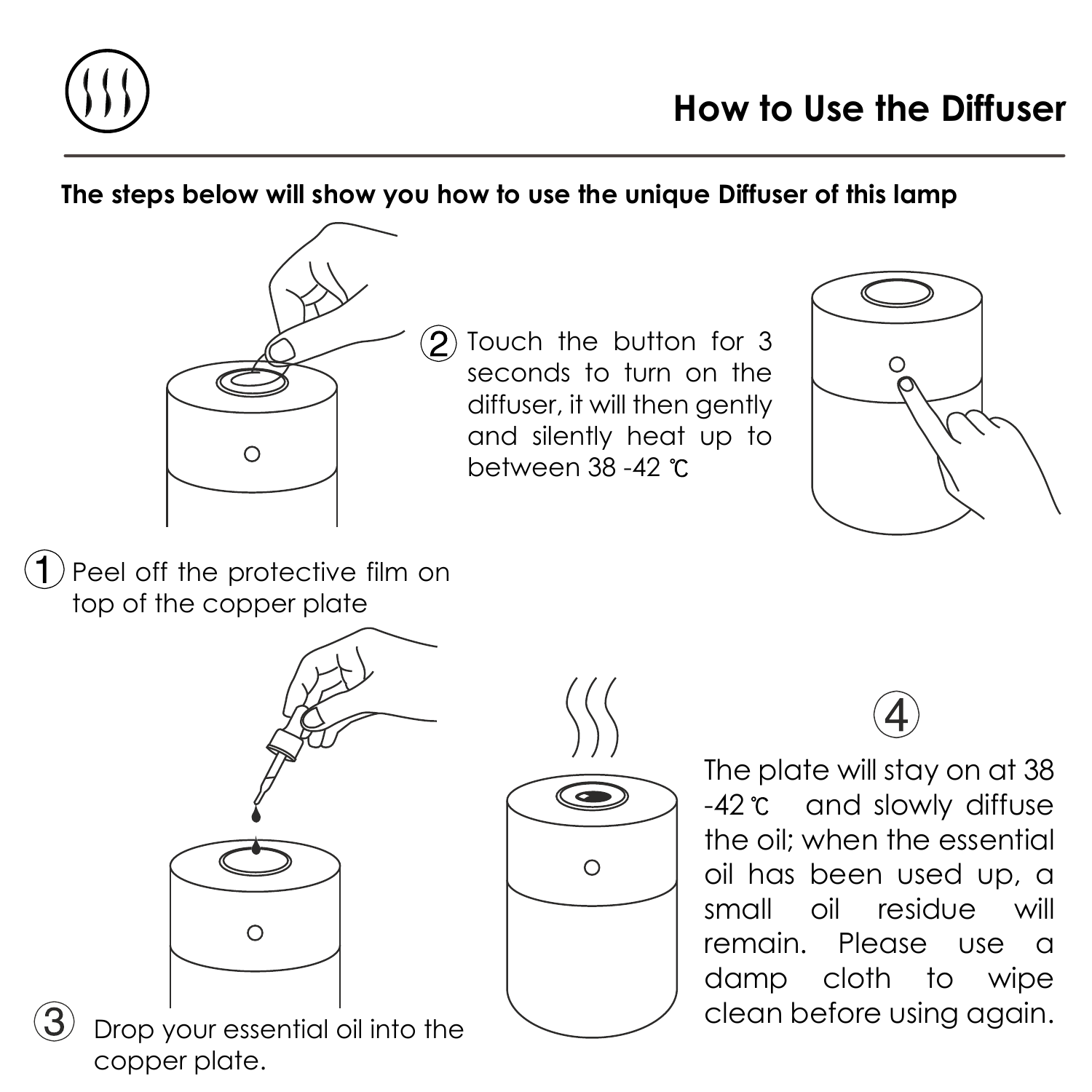**The Smart Diffuser Lamp has 3 different light intensities and it works independently to the diffuser. Therefore, it can be used either as an ambient light or just a diffuser.**



A quick touch of the sensor button will turn on the light. Touch it again and it will change to 2nd and 3rd brightness intensity. To turn it off, simply touch it again when it's on the brightest level (the 3rd intensity)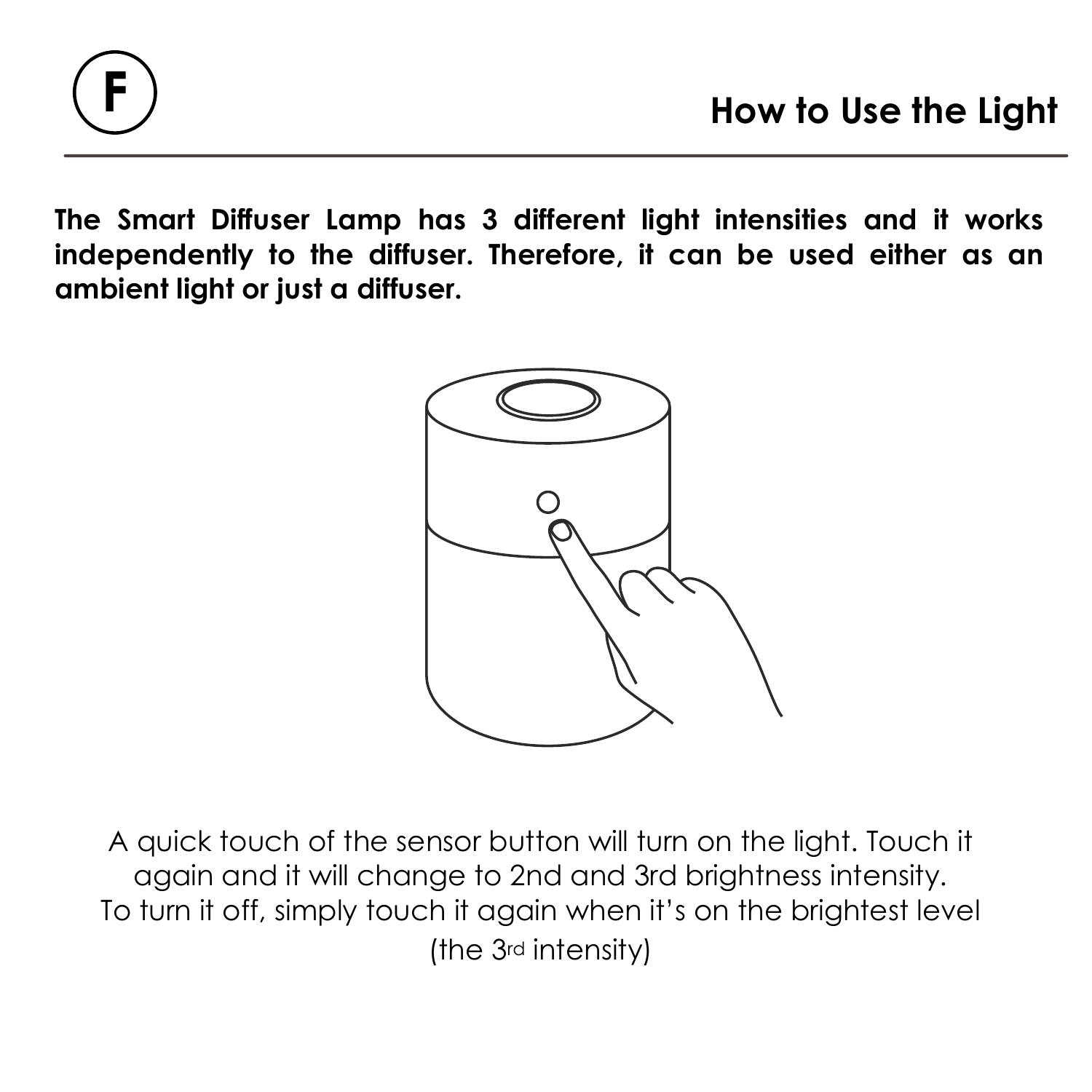

We care for the environment as much as you and providing something which is sustainably designed and made is also our key product philosophy to our business.

The Smart Diffuser Lamp is made of natural and sustainably sourced walnut or white ash wood with recyclable frosted acrylic glass. Some wood and acrylic glass we used on this product might be also from recycled source.







**Frosted Acrylic glass DURABLE NON-FRAGILE**





**NIBARIC** 

**RECYCLARLE** 

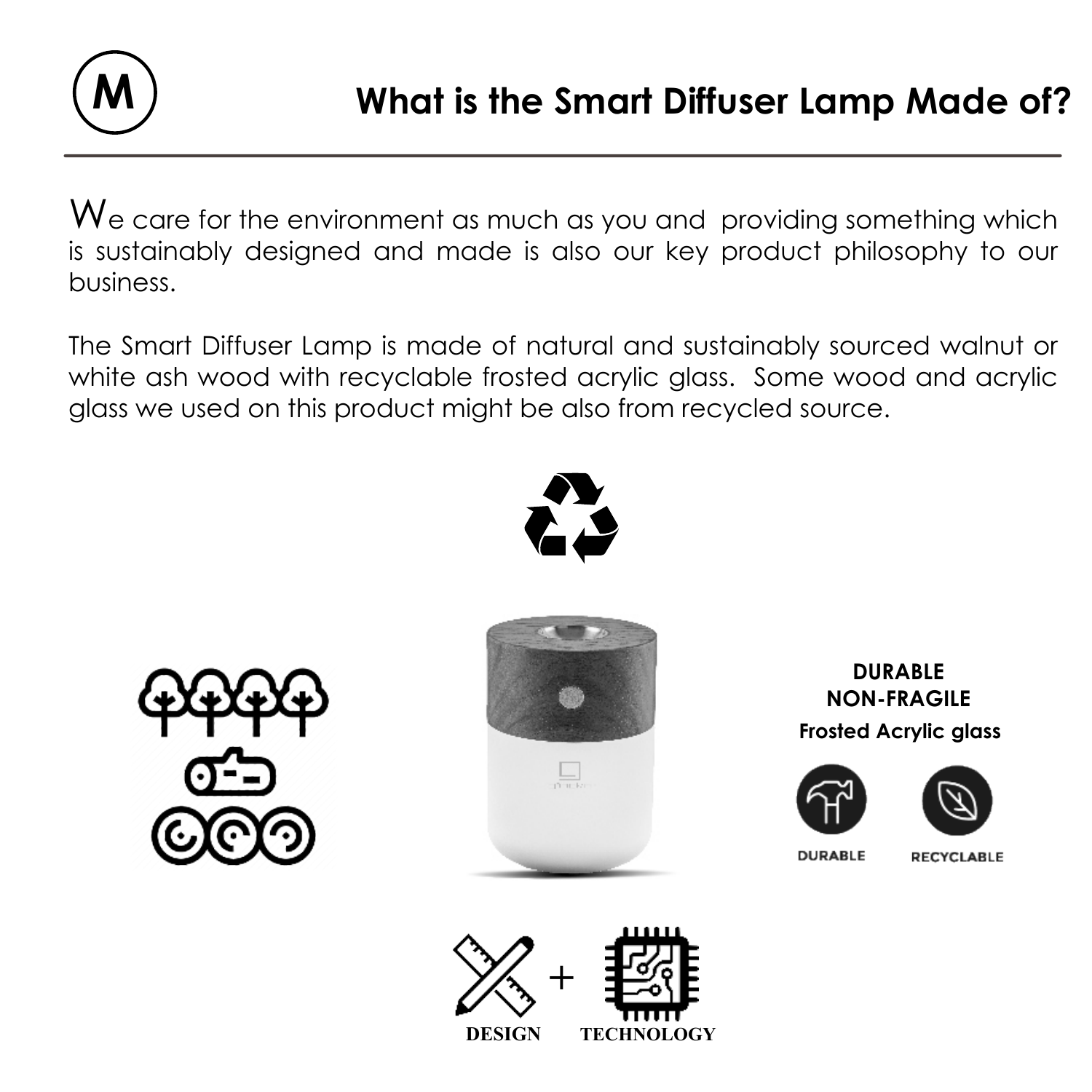

#### **Warranty**

This product is covered under one year manufacturer warranty starting from the date of purchase. Within the warranty period, any repair service or components replacement will be provided for free.

Warranty does not apply to the following circumstances:

- 1. Product failure due to improper use, misuse, drops, abuse, alteration, faulty installation, power line surge or modification
- 2. Product failure due to acts of nature such as natural disaster, fire, flood, orcasualty.
- 3. Any damaged made to the charging port by user error is not covered by the manufacturer warranty.

## **Product Care**

- 1. The product is made of natural wood, any natural wood grain on the wood is not a product fault.
- 2. Any drop of this product could cause damage to the device.
- 3. You can use tissue or a damp cloth to clean the copper diffuser plate when it's not in use.
- 4. Please take extra care when charging this product with the micro-USB charging port.